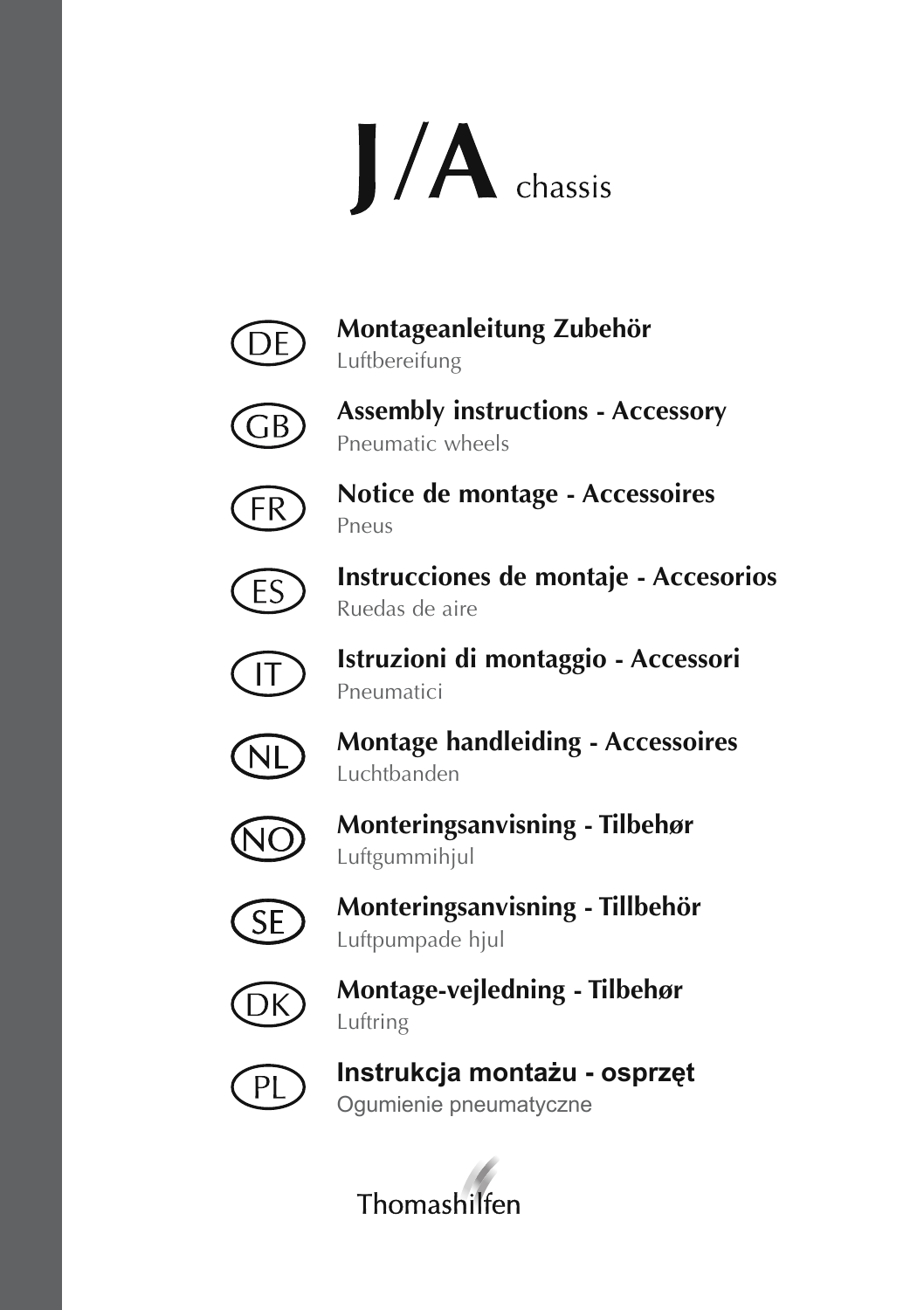# Enlever les caches de protection au milieu des pneus en utilisant un tournevis. Après le montage, remettre les caches de protection.

### **Roues avant :**

Les roues avant sont fixées avec une vis à tête creuse. Afin de remplacer la roue, enlever la vis. Lors de la pose, faire attention à ce que la fourche de guidage soit dirigée vers l'arrière et que la valve aille vers l'extérieur. Remettre les vis à tête creuse et les revisser. (1)

#### **Roues arrière :**

Afin de remplacer les roues arrière, dévisser l'écrou et enlever ensuite la roue. Lors de la pose de la nouvelle roue, le tube d'écartement doit être positionné correctement à l'intérieur de la roue avec l'aide d'un tournevis. Revisser l'écrou. (2)

# *DE* Luftbereifung **Art.-Nr.: 6647**

Die Schutzkappen in der Mitte der Räder mit Hilfe eines Schraubenziehers entfernen. Nach Abschluss der Montage die Schutzkappen wieder einsetzen.

## **Vorderräder:**

Die Vorderräder sind mittels Inbusschraube befestigt. Zum Wechseln des Rades die Schraube herausziehen. Beim Einsetzen darauf achten, dass die Lenkgabel nach hinten das Ventil nach außen zeigt. Imbusschrauben wieder anstecken und anziehen. (1)

### **Hinterräder:**

Für den Austausch der Hinterräder die Mutter entfernen und das Rad abnehmen. Beim Aufsetzen des neuen Rades muss das Abstandsrohr im Innern des Rades mit Hilfe eines Schraubenziehers richtig positioniert werden. Mutter wieder anziehen. (2)

# **CB** Pneumatic wheels **Item code: 6647**

Remove the protective caps in the middle of the wheels using a screwdriver. Replace the protective caps at the end of work.

### **Front wheels:**

The front wheels are fastened with hexagon socket screws. Unscrew the screw to change the wheels. When fitting the wheels make sure that steering fork faces the rear and the valve points outwards. Replace and retighten the hexagon socket screws. (1)

### **Rear wheels:**

Remove the nut and then the wheel when replacing the rear wheels. When fitting the new wheels the spacer tube on the inside of the wheel must be positioned correctly with the aid of a screw driver. Retighten the nuts. (2)

#### **Pneus N° d'art.: 6647**

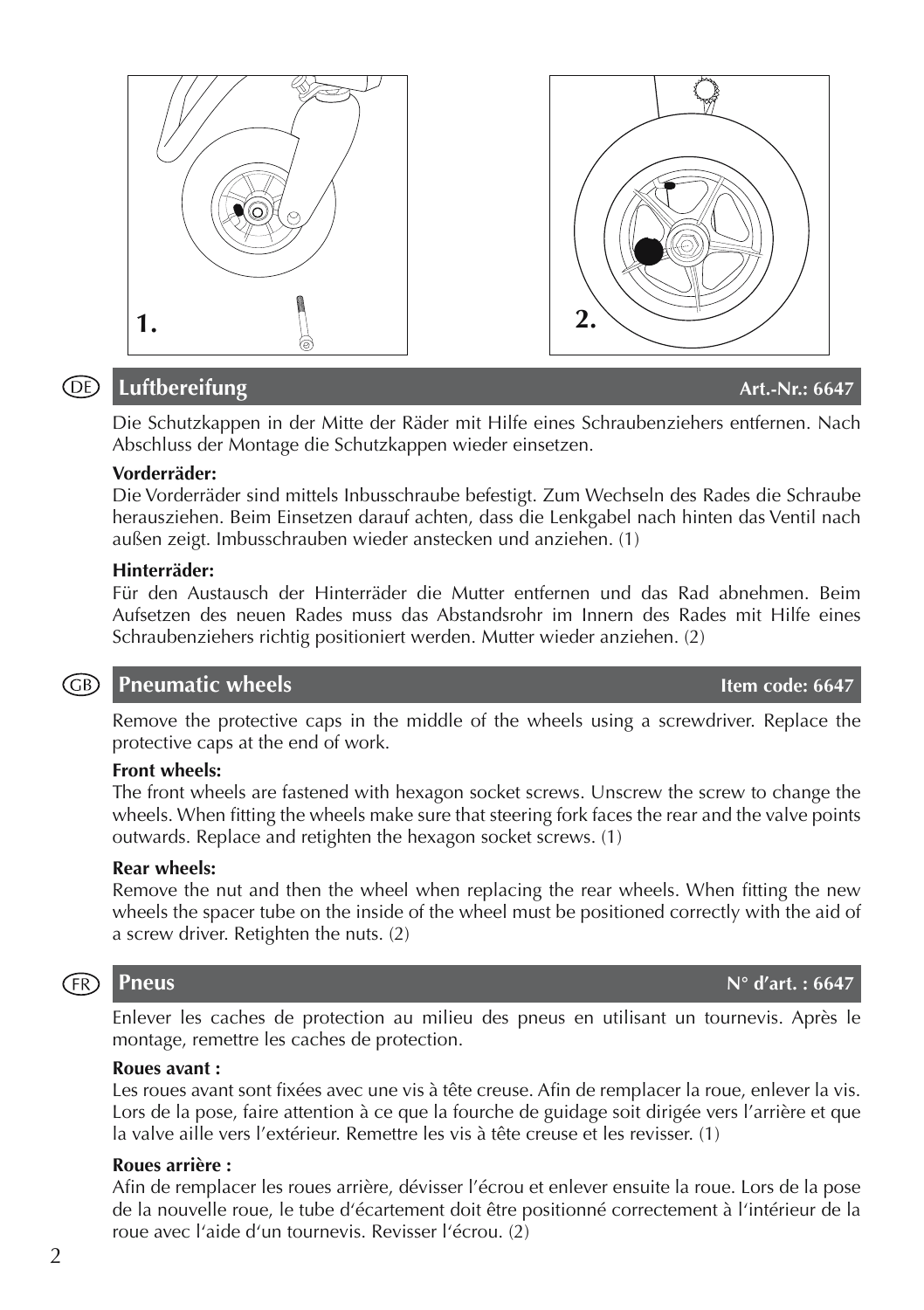Retire las tapas protectoras situadas en el centro de las ruedas con ayuda de un destornillador. Una vez concluido el montaje, coloque nuevamente las tapas protectoras.

## **Ruedas delanteras:**

Las ruedas delanteras se encuentran sujetas por medio de un tornillo Allen. Para cambiar la rueda, extraiga el tornillo. Al colocarla, preste atención a que la horquilla de dirección no señala hacia atrás y que la válvula no señala hacia el exterior. Introducir nuevamente el tornillo Allen y apretar. (1)

## **Ruedas traseras:**

Para cambiar las ruedas traseras, retire la tuerca y extraiga la rueda. Al colocar la rueda nueva, debe posicionarse correctamente el tubo distanciador situado en el interior de la rueda empleando para ello un destornillador. Apriete nuevamente la tuerca. (2)

#### **Pneumatici Art. nr.: 6647**  $(T)$

Togliere i coprimozzi di protezione al centro delle ruote usando un cacciaviti. Concluso il montaggio, rimettere i coprimozzi.

### **Ruote anteriori:**

Le ruote anteriori sono fissate con vite ad esagono cavo. Per cambiare la ruota, sfilare la vite. Quando si mette la ruota, fare attenzione che la forcella longitudinale indichi vero dietro e la valvola verso l'esterno. Infilare nuovamente le viti ad esagono cavo e serrare (1)

#### **Ruote posteriori:**

Per sostituire le ruote posteriori , togliere il dado e rimuovere la ruota. Quando si mette la nuova ruota, il tubo distanziatore all'interno della ruota deve essere posizionato correttamente con l'aiuto di un cacciaviti. Serrare nuovamente il dado. (2)

#### (ND) **Luchtbanden Art.nr.: 6647**

De beschermkappen in het midden van de wielen met behulp van een schroevendraaier verwijderen. Na voltooiing van de montage dienen de beschermkappen weer te worden aangebracht.

### **Voorwielen:**

De voorwielen zijn d.m.v. een inbusschroef bevestigd. Om het wiel te vervangen, moet de schroef eruit worden gedraaid. Let er bij het vervangen op dat de duwstang naar achteren en het ventiel naar buiten gericht is. Inbusschroeven weer aanbrengen en aandraaien. (1)

### **Achterwielen:**

Ter vervanging van de achterwielen dient de moer te worden verwijderd en het wiel er te worden afgenomen. Bij het aanbrengen van het nieuwe wiel moet de afstandsbuis binnenin het wiel correct worden gepositioneerd. Draai de moer weer vast. (2)

# *MO* Luftgummihjul **Art.-nr.: 6647**

Fjern beskyttelseskappene i midten på hjulene med en skrutrekker. Sett beskyttelseskappene på igjen etter ferdig montering.

### **Forhjul:**

Forhjulene er festet med umbrakoskrue. Trekk ut skruen for å skifte hjul. Pass på at styregaffelen peker bakover, ventilen peker fremover når hjulet settes på. Stikk umbrakoskrue på igjen og trekk til. (1)

## **Bakhjul:**

Fjern mutter og ta av hjulet for å skifte bakhjulene. Distanserøret inne i hjulet må posisjoneres riktig med en skrutrekker når det nye hjulet settes på. Trekk mutter til igjen. (2)